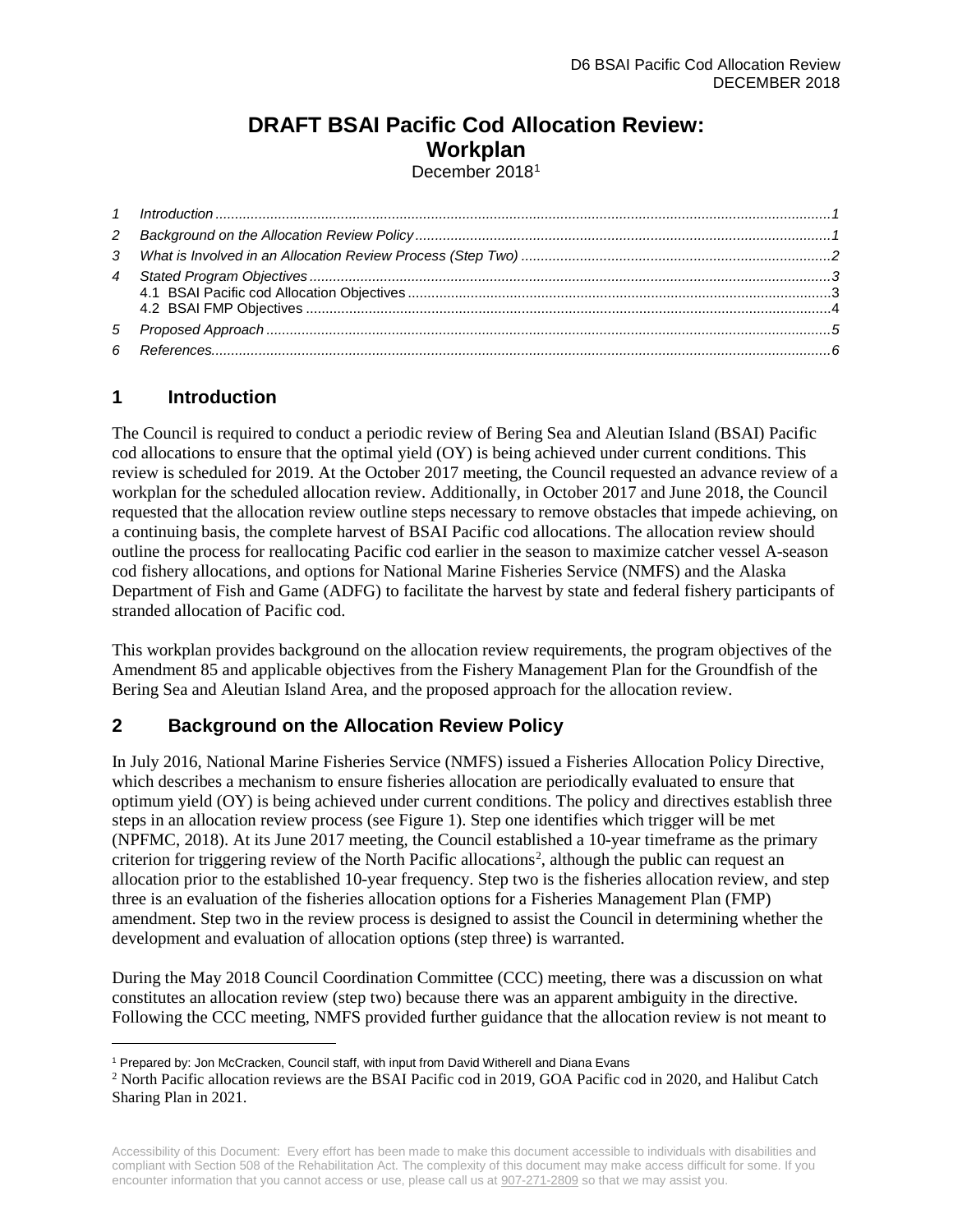include in-depth analyses. It should assess if the FMP objectives are being met (assuming they are relevant and current) and discuss if other relevant factors (ecological, economic, social, catch, status, etc.) have changed enough to warrant an in-depth formal analysis of the allocation. If the objectives have been met and an initial analysis, which can be qualitative, suggests no major changes have occurred, then the allocation review is complete, and the time trigger under step 1 is reset for that fishery allocation. If the objectives are not being met and/or an initial analysis suggests major changes may have occurred, then the standard Council process for FMP amendments (i.e., a reallocation action) is initiated. It is during step 3 that the in-depth analysis is required.



**Figure 1 Steps for Fisheries Allocation Review.** 

# <span id="page-1-0"></span>**3 What is Involved in an Allocation Review Process (Step Two)**

The allocation review process is designed to assist the Council in determining whether or not the development and evaluation of allocation options is warranted. Guidance for the information that should be included in the allocation review is discussed in more detail in the NMFS recommended practices and fisheries allocation factors document [\(Procedural Directive 01-119-02\)](http://npfmc.legistar.com/gateway.aspx?M=F&ID=d58abe8d-6d7c-46db-be0c-77ef7d3b260d.pdf).

The guidance includes a list of recommended practices that could improve the allocation process by increasing transparency and minimizing conflict. These practices include: 1) evaluate and update the Council and FMP's objectives, 2) identify user needs, 3) minimize speculative behavior in anticipation of potential future action, and 4) plan for future conditions. In general, the Council routinely utilizes these practices in all FMP amendments relative to allocation actions. This list of recommended practices should not be considered comprehensive and may not be applicable to all circumstances.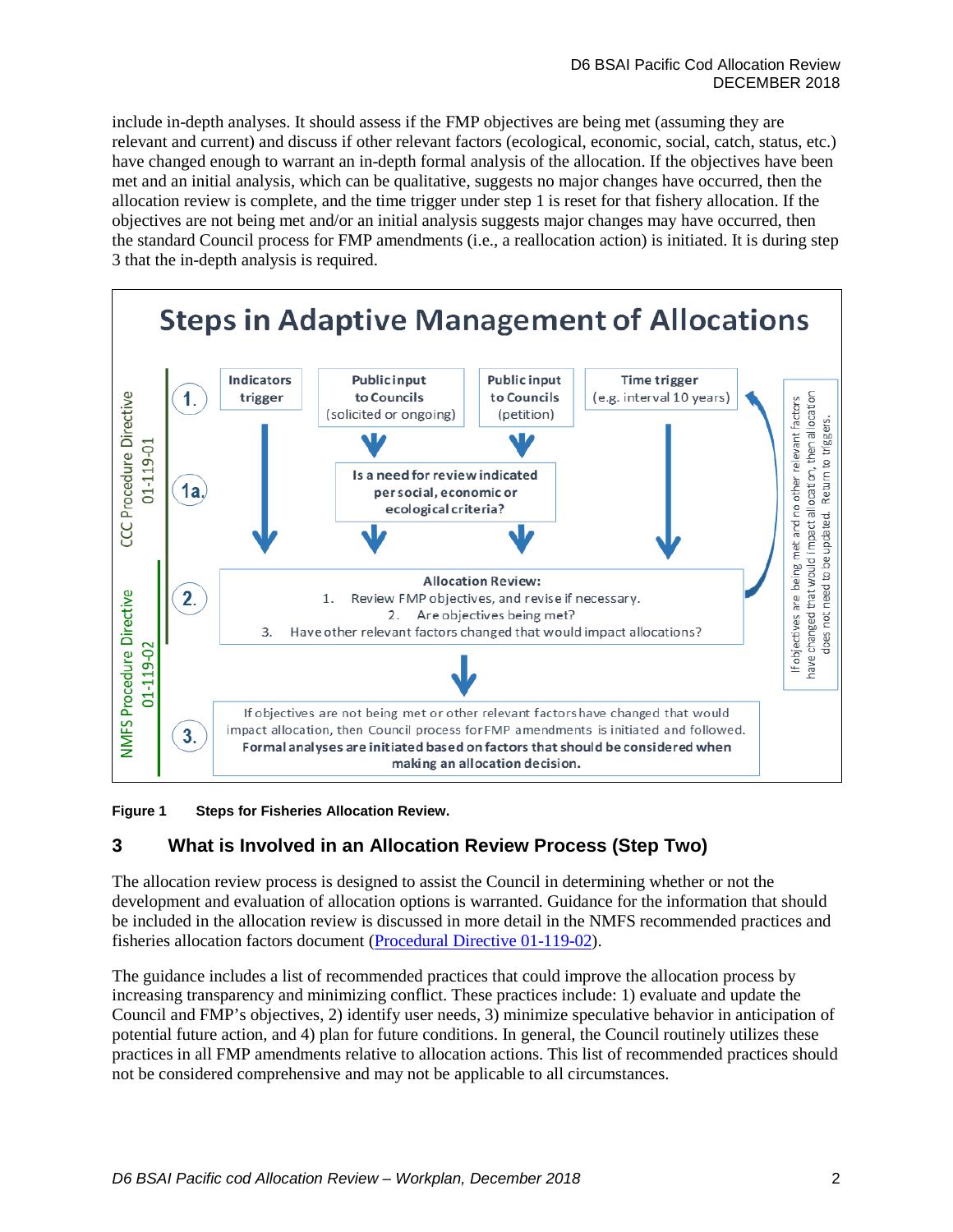The list of factors included in the directive and that will be utilized in the BSAI Pacific cod allocation review include ecological, economic, social, and indicators of performance and change. These factors are not all-inclusive, as there may be other appropriate factors to consider. The factors do not prescribe any particular outcome with respect to allocations, but rather, are intended to provide a framework for the allocation analysis. Factors should be compared between groups for which an allocation decision is relevant. The priority and weight afforded each factor will vary depending on the time horizon of the decision, $3$  the objectives of the allocation decision, the objectives of the FMP, and the overarching Council goals. An analysis of an allocation decision under these factors is not a substitute for documenting compliance with MSA mandates, although there may be overlap between certain factors and MSA mandates.

## <span id="page-2-0"></span>**4 Stated Program Objectives**

This fishery allocation review will consider the BSAI Pacific cod allocation objectives stated by the Council during the most recent BSAI Pacific cod sector allocation, Amendment 85 in 2008. The review will also evaluate the BSAI FMP objectives. These two sets of objectives are provided in the sections that follow.

### <span id="page-2-1"></span>**4.1 BSAI Pacific cod Allocation Objectives**

Over the better part of two decades the Council has established and modified an allocation system for BSAI Pacific cod through a series of FMP amendments. Currently, Federal regulations at 50 CFR  $679.20(a)(7)$  authorize distinct BSAI Pacific cod allocations of the initial total allowable catch (ITAC) for the following sectors:

- Hook-and-line CPs 48.7 percent
- Trawl CVs 22.1 percent
- Amendment 80 trawl CPs 13.4 percent
- Pot CVs greater than or equal to 60 feet LOA 8.4 percent
- AFA trawl CPs 2.3 percent
- Hook-and-line and pot CVs less than 60 feet LOA 2 percent
- Pot CPs 1.5 percent

 $\overline{a}$ 

- $J$ ig vessels 1.4 percent
- Hook-and-line CVs greater than or equal 60 feet LOA 0.2 percent

The current allocations were the result of Amendment 85 to the FMP for Groundfish of the BSAI Management Area which were effective January 1, 2008. The following is the Amendment 85 problem statement:

*The BSAI Pacific cod fishery is fully utilized and has been allocated among gear groups and to sectors with gear groups. The current allocation among trawl, jig, and fixed gear were implemented in 1997 (Amendment 46) and the CDQ allocation was implemented in 1998. These allocations are overdue for review. Harvest patterns have varied significantly among the sectors resulting in annual inseason reallocations of TAC. As a result, the current allocations do not correspond with actual dependency and use by sectors.* 

*Participants in the BSAI Pacific cod fishery who have made significant investments and have a long-term dependence on the resource need stability in the allocations to the trawl, jig, fixed gear, and CDQ sectors. To reduce uncertainty and provide stability, allocations should be* 

<span id="page-2-2"></span><sup>&</sup>lt;sup>3</sup> For example, factors may be weighed differently when considering in-season allocation changes versus longer term changes such as decisions that last years.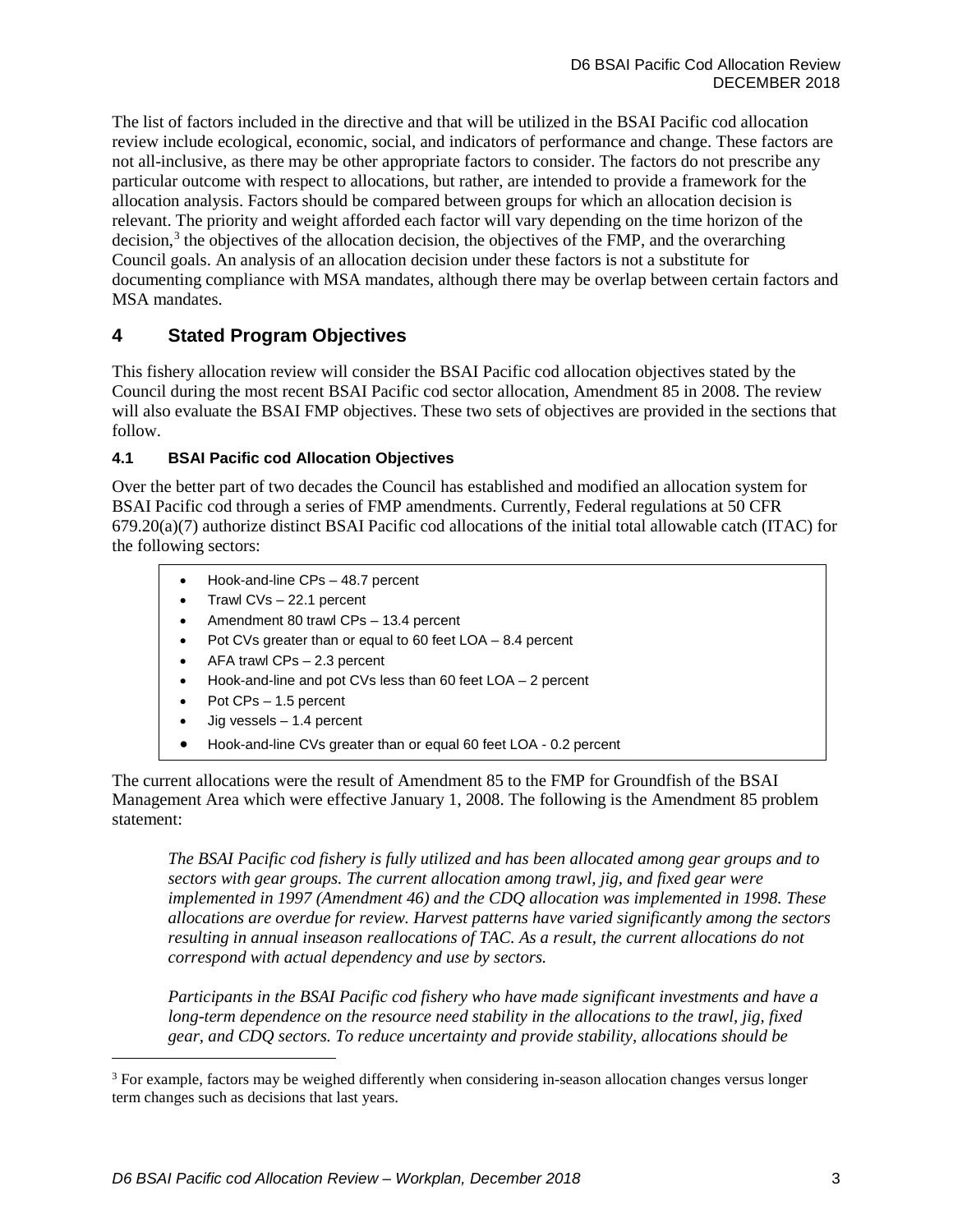*adjusted to better reflect historic use by sector. The basis for determining sector allocations will be catch history as well as consideration of socio-economic and community factors.* 

*As other fisheries in the BSAI and GOA are incrementally rationalized, historical participants in the BSAI Pacific cod fishery may be put at a disadvantage. Each sector in the BSAI Pacific cod fishery currently has different degrees of license requirements and levels of participation. Allocations to the sector level are a necessary step on the path towards comprehensive rationalization. Prompt action is needed to maintain stability in the BSAI Pacific cod fisheries.* 

The Council's problem statement for Amendment 85 focused on revising the BSAI Pacific cod allocations to all sectors (trawl, jig, hook-and-line, pot) to better reflect current harvest patterns which had varied significantly among the sectors since previous allocation actions. Participants in the BSAI Pacific cod fishery with significant investments and long-term dependence on the resource needed stability in the sector allocation. Under Amendment 85, allocations were adjusted to better reflect historic harvest by the sectors. The basis for determining the sector allocations was catch history, although the Council also considered socio-economic and community factors. It was also noted in the Amendment 85 problem statement that as other fisheries in the BSAI and GOA were incrementally rationalized, historical participants in the BSAI Pacific cod fishery may have been put at a disadvantage, and sector allocations were a necessary step on the path towards comprehensive rationalization. In general, based on the final rule for Amendment 85 (which draws on the Council's problem statement for Amendment 85), the implicit objectives of the action were:

- 1. Establish allocations that more closely reflect historical use by the sectors than previously
- 2. Consider catch history, socioeconomic, and community factors
- 3. Reduce the need for inseason reallocations during the fishing year
- 4. Reduce uncertainty about the availability of yearly harvests within sectors caused by reallocations
- 5. Provide stability among sectors in the BSAI Pacific cod fishery

#### <span id="page-3-0"></span>**4.2 BSAI FMP Objectives**

The Council has developed a management policy and objectives for the BSAI groundfish fisheries to guide its development of management recommendations to the Secretary of Commerce, which can be accessed at [https://www.npfmc.org/wp-content/PDFdocuments/fmp/BSAI/BSAIfmp.pdf.](https://www.npfmc.org/wp-content/PDFdocuments/fmp/BSAI/BSAIfmp.pdf) From the comprehensive list of BSAI FMP objectives, below are those objectives that, according to staff judgement, apply to the BSAI Pacific cod allocation review.

#### *Promote Sustainable Fisheries and Communities:*

- Promote management measures that, while meeting conservation objectives, are also designed to avoid significant disruption of existing social and economic structures.
- Promote fair and equitable allocation of identified available resources in a manner such that no particular sector, group or entity acquires an excessive share of the privileges.

#### *Promote Equitable and Efficient Use of Fishery Resources:*

- Provide economic and community stability to harvesting and processing sectors through fair allocation of fishery resources.
- Develop management measures that, when practicable, consider the efficient use of fishery resources taking into account the interest of harvesters, processors, and communities.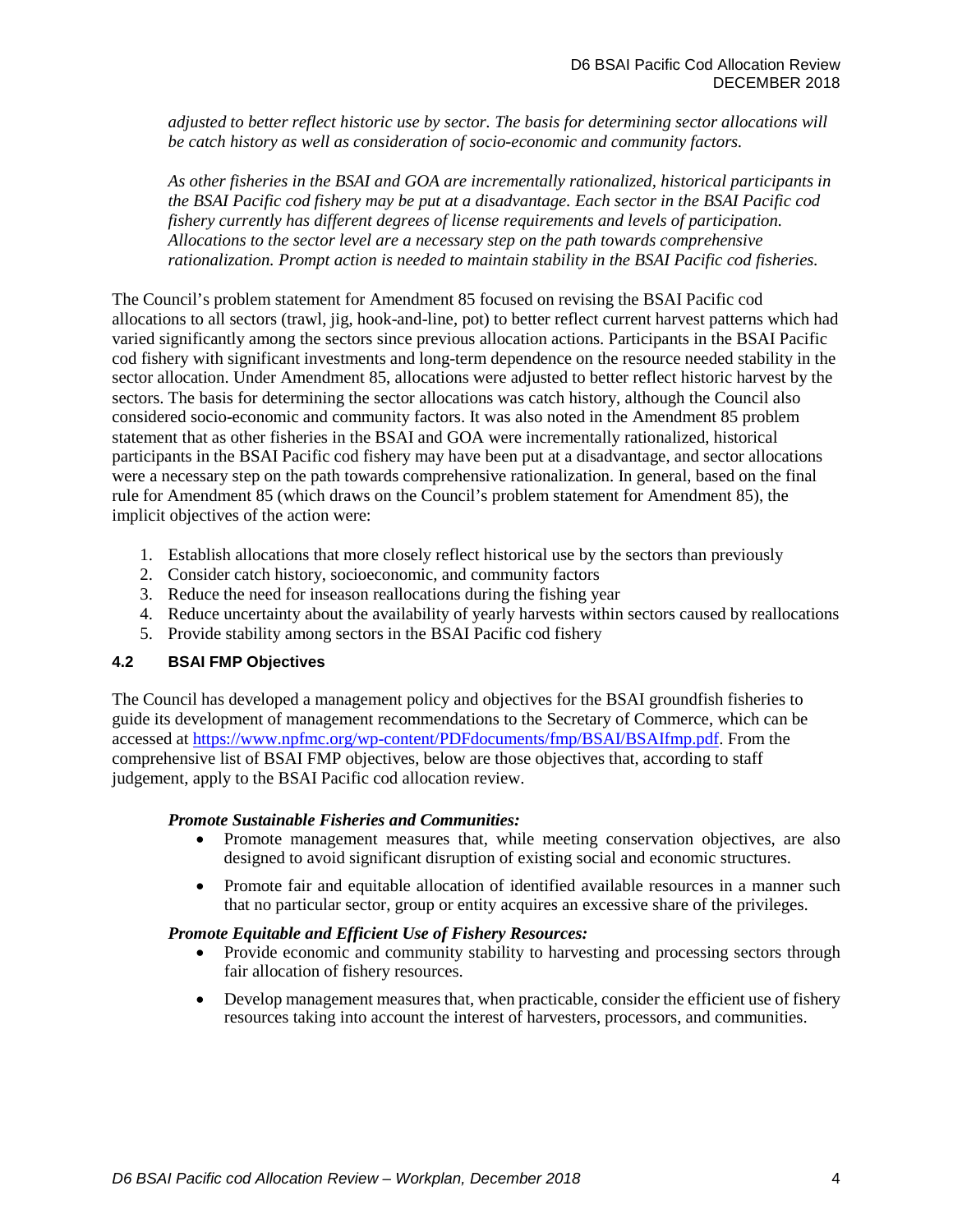## <span id="page-4-0"></span>**5 Proposed Approach**

In this section we take the issues raised in the previous sections and develop a proposed table of content for the BSAI Pacific cod sector allocation review. The scope and amount of detail that will be presented in this review will be limited to an overview of the current BSAI Pacific cod fishery conditions to include ecological, economic, indicators of performance and change, and social to asses if the FMP objectives are being met. In addition, the Council highlighted during their October 2017 and June 2018 meetings that the allocation review should outline steps necessary to remove obstacles that impede achieving, on a continuing basis, the complete harvest of BSAI Pacific cod allocations. The allocation review should outline the process for reallocating Pacific cod earlier to maximize catcher vessel A-season cod fishery allocations, and options for NMFS and the ADFG to facilitate the harvest by state and federal fishery participants of stranded allocation of Pacific cod in State fisheries, also known as Guideline Harvest Level (GHL) fisheries, with a focus on the AI GHL fishery. Impediments that should be reviewed in the BSAI Pacific cod allocation review should include ICA on fixed gear vessels and the Amendment 80 allocation.

Provided below is a projected table of contents for the BSAI Pacific cod sector allocation review.

- 1. Introduction
	- What is involved in an allocation review, and required elements
	- BSAI Pacific cod sector allocation objectives from previous Council actions
	- BSAI Groundfish FMP objectives
- 2. Changes to the BSAI Pacific cod environment since 2003
	- Brief summary of Pacific cod stock
		- o Changes in Pacific cod stock abundance and distribution
	- Ecological environment (i.e., predator prey relationships, habitat, protected species interactions, ecosystem)
- 3. Changes in the BSAI Pacific cod fishery since 2003
	- Management of BSAI Pacific cod
		- o Sector allocations (including Amendment 85 action)
		- o History of BS and AI TAC split and rationale for maintaining sector allocations at the BSAI level
		- o Seasonal apportionments
		- o Reallocations among gear types
		- o Overview of State water fisheries (BS and AI GHL)
		- o Amendment 113 summary
		- o Summary of BSAI Pacific cod mothership limitation/trawl CV allocation action
	- Participation in the harvesting sectors, and at-sea processing gear and shoreside processor sectors
		- o Eligibility requirements by sector
		- o Cooperative management
		- o Catch history, participant patterns, harvest distribution, and processing distribution for BSAI Pacific cod by each harvest and processor sector
			- $\blacksquare$  Hook-and-line CPs
			- Trawl CVs
			- Amendment 80 trawl CPs
			- Pot CVs greater than or equal to 60 feet LOA
			- $\blacksquare$  AFA trawl CPs 2.3 percent
			- Hook-and-line and pot CVs less than 60 feet LOA